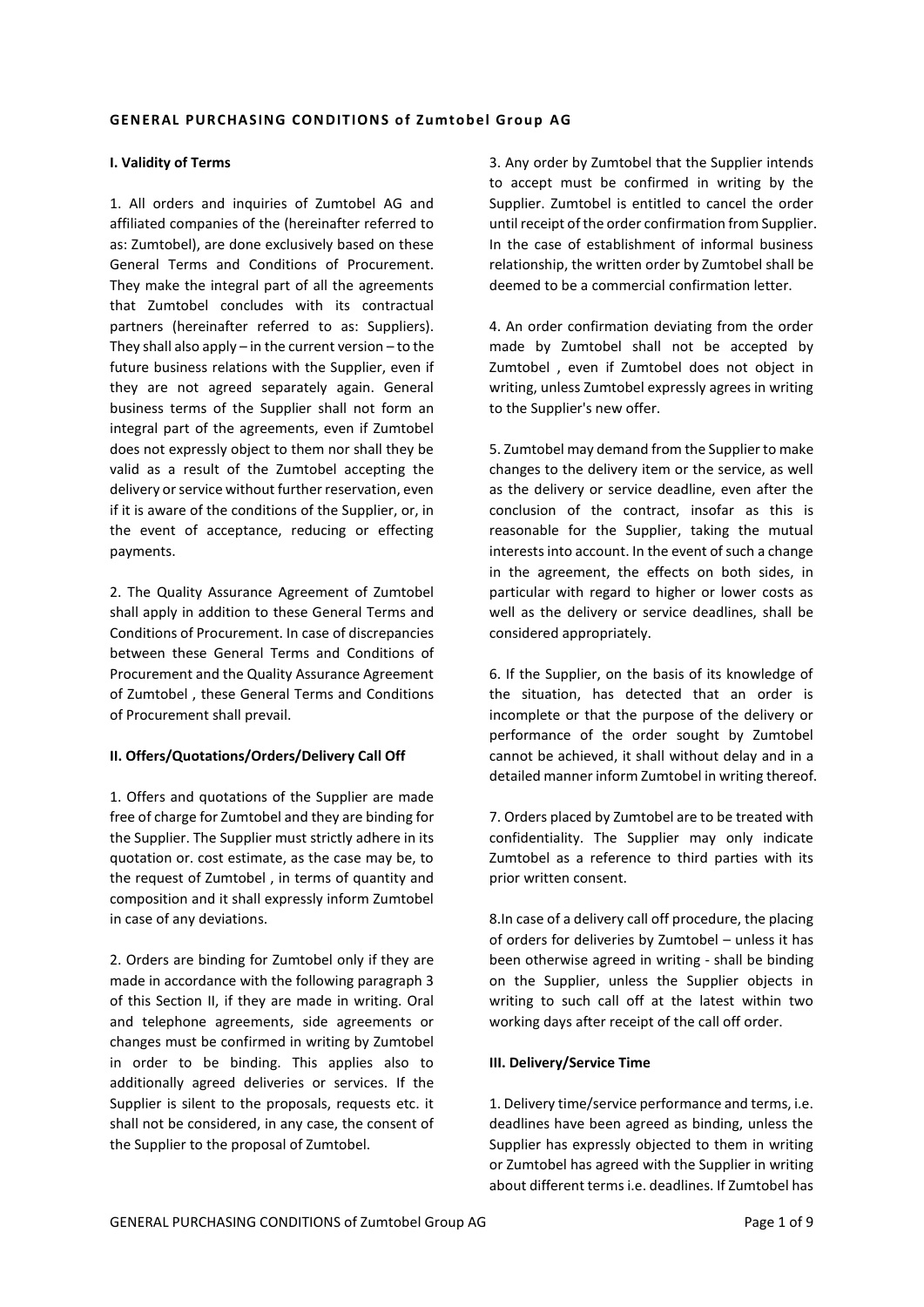not specified any delivery / service deadlines or deadlines in its order, the delivery / service dates or terms specified by the Supplier shall be binding. The receipt of the goods at the point of use / unloading specified by Zumtobel or, if acceptance is to take place, the time of successful acceptance, otherwise the time of the provision of services shall be decisive for the adherence to the agreed deadlines. Unless otherwise agreed in writing, the deadlines start running as of the day of order confirmation, and after clearing all particulars necessary for implementation of the delivery or service at the latest.

2. If the Supplier realizes that the agreed deadlines cannot be met, then it has, to inform Zumtobel without undue delay in writing thereof, stating the reasons and duration. The Supplier's obligation to timely delivery or service remains unaffected. If the Supplier is at fault to comply with this obligation to notify Zumtobel and if a damage has been inflicted to Zumtobel , then Zumtobel is entitled to claim damages. The Supplier cannot rely to the fact that it is not at fault for such a delay.

3. The acceptance of the delayed delivery or service or - if acceptance has to be done – such statement to accept the goods by Zumtobel does not constitute a waiver of claims or rights.

4. If the agreed deadlines are not met for reasons for which the Supplier is responsible, then Zumtobel is entitled to request from the Supplier, apart from meeting the requirements, also as minimum amount a penalty of 0.2% of the net value of the order per each commenced working day of delay, but maximum in the amount of 5% of the net value of the order in total. The assertion of further claim in addition to the above indicated one remains unaffected; a penalty paid is credited to the possible claim for damages for a delay. If Zumtobel accepts the delayed delivery or service, then Zumtobel must exercise its right to the penalty at the final payment at the latest. In addition, in the event of a delay for which the Supplier is responsible, Zumtobel is entitled, at the expiration of a reasonable period of grace set by Zumtobel , to demand compensation instead of performance or to obtain replacement from the third party at the Supplier's expense and / or to withdraw from the order. In case of a repeated delay, after a prior written warning, Zumtobel is entitled to cancel the orders that have not been

carried out at that point in time by the Supplier, with the immediate effect.

5. If the Supplier is unable to comply with the agreed deadline due to force majeure (for example but not limited to natural disasters, riots, war, fire, flood) or other unpredictable and unavoidable production faults on its own premises, then the delivery / service performance time is extended for a period of disturbances. The Supplier can refer to the indicated reasons only if it immediately informs Zumtobel about the force majeure event and its probable duration. If the disturbance is not temporary and if the acceptance is not possible due to the delay for Zumtobel , then Zumtobel is entitled to cancel the order in view of the part which has not been fulfilled yet. In the event of a partial performance, Zumtobel is entitled to cancel the whole order if Zumtobel has no interest in the partial service.

6. Nevertheless, statutory provisions shall apply in view of the Supplier's responsibility for the delay.

7. In the event of early delivery or performance, or if an acceptance is required, Zumtobel may refuse delivery or service at the expense and risk of the Supplier. If Zumtobel accepts the delivery or service or - if acceptance is required - the Supplier shall reimburse Zumtobel for any additional costs (e.g. storage costs, insurance costs).

8. The Supplier is authorized to make partial deliveries and services only upon written consent by Zumtobel . Acceptance of additional deliveries or additional services, i.e. if accepted, shall be at the sole discretion of Zumtobel.

## **IV. Prices, Shipping, Packing, Transfer of Risk and Ownership**

1. The agreed prices are fixed prices; the costs for packaging, freight and transport up to the shipping address or point of use / unloading site specified by Zumtobel are included in these prices. Insofar as Zumtobel has to bear the transport costs in accordance with the contractual agreement, the best possible means of transport for Zumtobel are to be selected upon delivery.

2. If the Supplier generally reduces the prices of the delivery items or services after the order has been confirmed until the day of the delivery or service,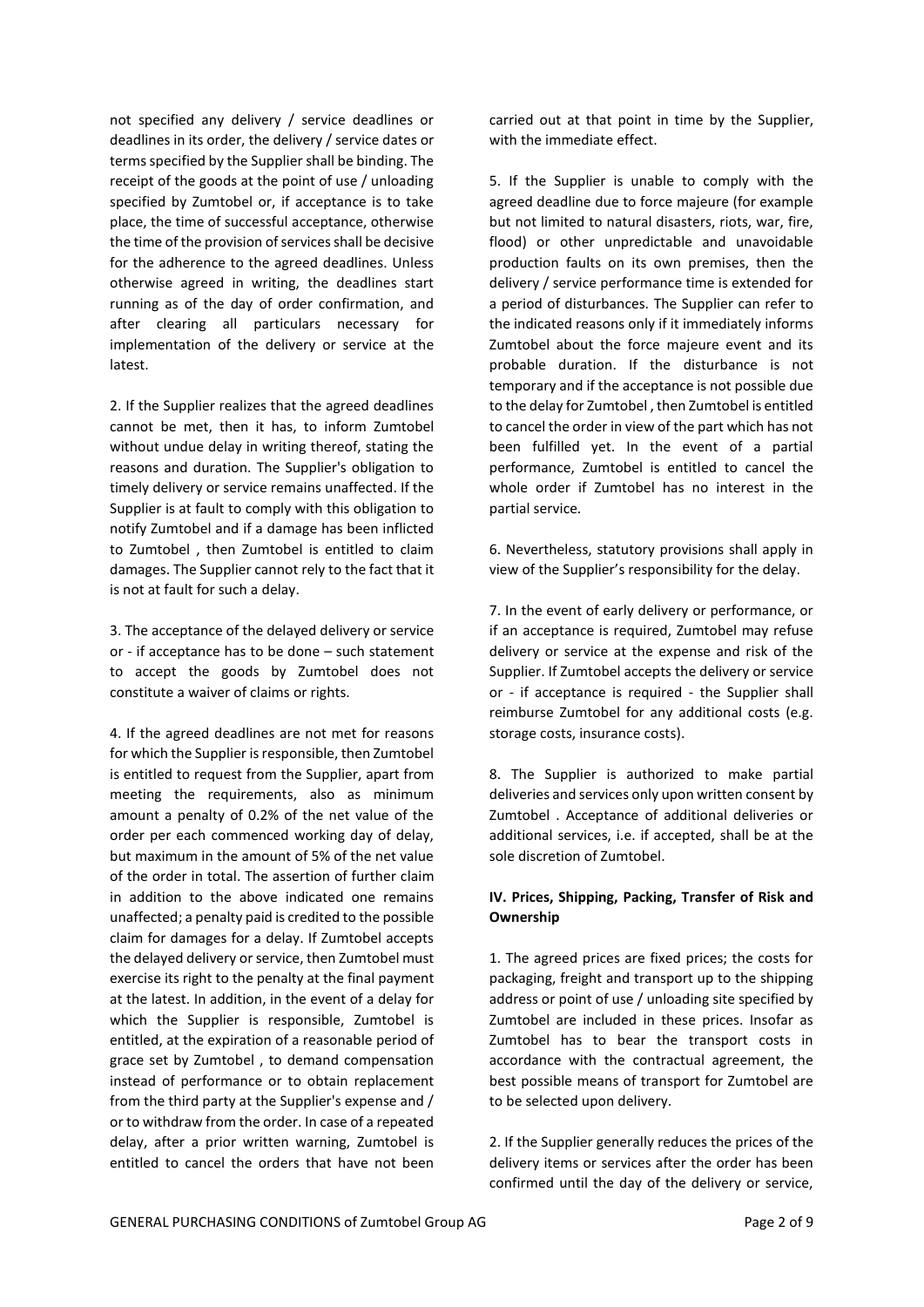then instead of the originally agreed prices, the prices valid at the time of delivery or performance shall apply.

3. The deliveries are to be made at the address indicated by Zumtobel i.e. place of delivery/unloading site (DAP/ Incoterms 2010). The Supplier has to comply with the directions in terms of delivery course in the facilities of Zumtobel.

4. Each delivery must be accompanied by the shipping documents / delivery notes, shipping notices and packing labels showing the respective order, material, item and item numbers as well as delivery quantity.

5. The Supplier is liable for the proper packaging. The Supplier must comply with packaging specifications by Zumtobel . The Supplier is liable for all the damages inflicted to Zumtobel due to noncompliance with these packaging specifications. Moreover, the Supplier is obliged to avoid excessive packaging.

6. If the Supplier has undertaken to perform the installation or assembly of the delivery item, the Supplier shall bear all additional costs associated therewith, unless expressly agreed otherwise in writing.

7. The ownership of the delivered goods is transferred to Zumtobel at handover. Any extended right to retention of title by the Supplier is not recognized by Zumtobel.

## **V. Warranty and Liability**

1. Warranty and liability are governed by the statutory provisions, unless otherwise stipulated by these conditions or any other written agreement between Zumtobel and the Supplier. For the avoidance of doubt, the liability of the Supplier under other provisions of these General Terms and Conditions of Procurement remains unaffected by the provisions of this Section V.

2. The Supplier must ensure that all items delivered by it and all services provided by it are state-of-theart, that they comply with applicable legal (national as well as European) provisions (including, but not limited to the respective valid requirements for technical safety, occupational, health, accident, environmental and fire protection) and with the

regulations and guidelines of authorities, professional associations and expert associations as well as with the prescribed functions and specifications. This also applies to compliance with all technical data and quality standards specified in the orders, drawings and / or delivery instructions of Zumtobel , which determine the target quality of the service to be provided by the Supplier. If deviations from these regulations are necessary in individual cases, then the Supplier must get prior written consent of the Zumtobel. The warranty obligation of the Supplier is not affected by this consent. If the Supplier has doubts to the type of performance desired by Zumtobel , it has to inform Zumtobel immediately in writing thereof. This also applies to any suggestions for improvement or modification by the Supplier regarding the delivery or service requested by Zumtobel .

If Zumtobel has approved a first sample release for a particular product, then the Supplier warrants that each product of this type supplied by it will fully comply with the sample approved by Zumtobel. If the Zumtobel does not make any other agreements with the Supplier regarding the target quality of the products or the service to be performed by it, the Supplier's product information (e.g. in catalogues) or information about it shall also be provided by it, as it has been agreed as a minimum specification. Irrespective of this, the Supplier is responsible for ensuring that the delivery item or the work to be provided by it is suitable for the use required under the order.

3. Zumtobel is only obliged to examine the delivered goods and to complain about defects after complete delivery and only with regard to possible deviations in identity and quantity as well as externally visible damage made during transport. In addition, Zumtobel is only required to carry out technical functional tests and other examinations in the form of random samples. Insofar a complaint obligation exists in such individual cases, the complaint has been duly and timely reported, if the defect has been detected within 14 working days after the delivery of goods in case of visible defects or. within 14 working days after detection in case of a hidden defect or if it would have been recognized by a mandatory check . If Zumtobel agrees on deviating terms with the Supplier for this purpose, for example in the context of the quality assurance agreement, then the provisions established therein shall apply.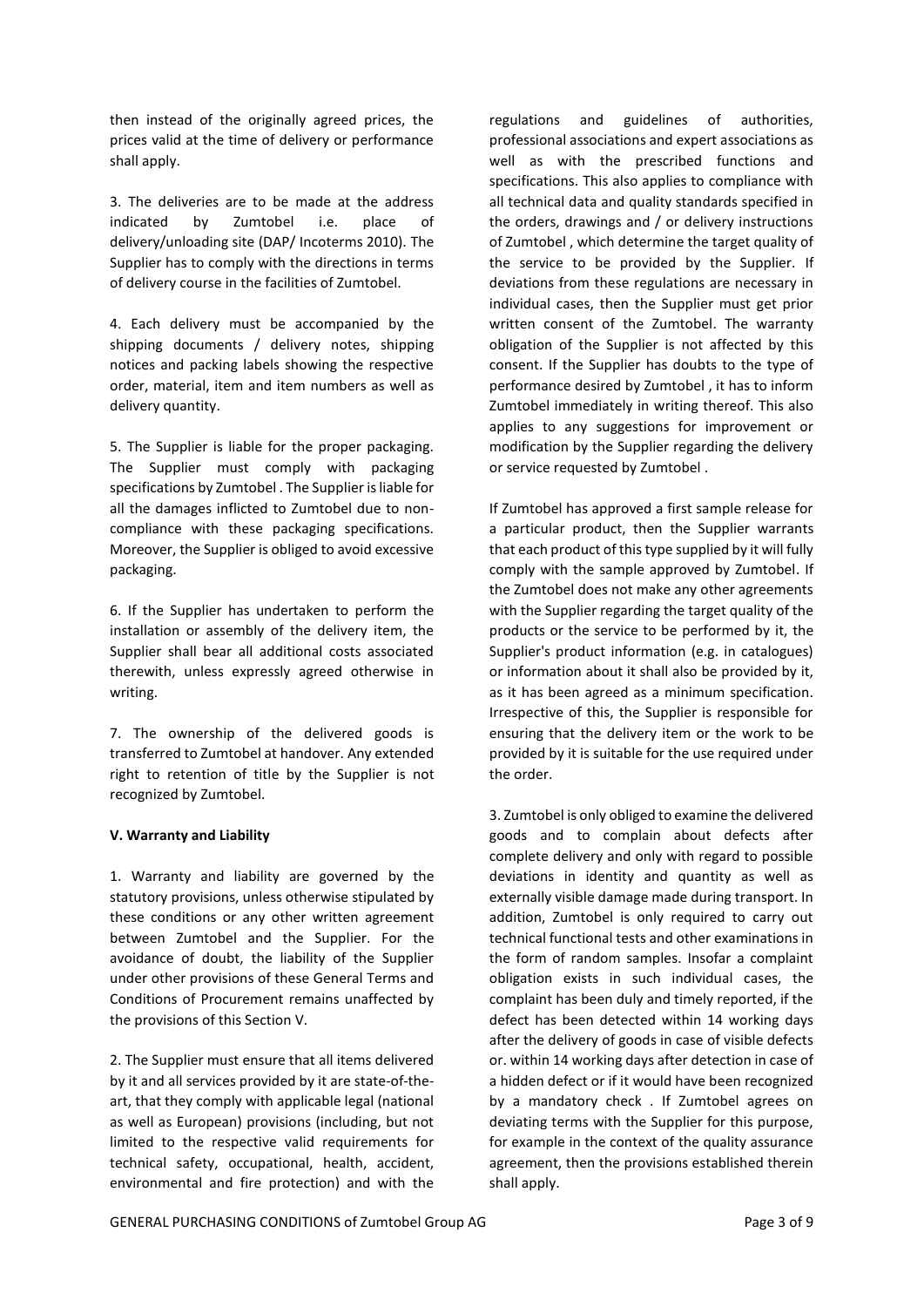4. In the event of complaints of defects, the Supplier must react without delay and respond within 48 hours. At the request of Zumtobel , the Supplier has to provide the results of an error analysis carried out by it. If the Supplier does not comply with such a request within a reasonable period of time, Zumtobel is entitled to carry out its own error analysis or have it carried out at the Supplier's expense.

5. Deficiencies in the delivery or service performed during the warranty period, including the nonfulfilment of guaranteed data and the absence of warranted properties or agreed conditions, shall be rectified by the Supplier without undue delay and free of charge, including all ancillary costs (e.g. transport, work, instalment and dismantling) upon request of Zumtobel at its discretion and replaced by delivery of products or new production of a product or subsequent improvement. Return of the deficient goods is done at Supplier's expense and risk. Additional legal rights, especially a right to the withdrawal, reduction and/or right to damages, shall remain unaffected.

6. If the Supplier fails to fulfil its warranty obligation within a reasonable deadline set by Zumtobel , then Zumtobel may itself take the necessary measures at Supplier's expense and risk - without prejudice to its warranty obligation - or have these taken by the third parties. In urgent cases, Zumtobel can, after consultation with the Supplier, carry out the rectification itself at the expense of the Supplier or have it carried out by a third party. Minor defects may be remedied by Zumtobel itself without prior consent in the interest of timely performance to its customers, without prejudice to the Supplier's warranty obligations. The same applies if there is a threat of unusually high damage.

7. The warranty period is 36 months unless Zumtobel has expressly agreed otherwise in writing with the Supplier or if the applicable law provides for a longer warranty period for the product to be provided by the Supplier or for the work to be performed by the Supplier. The warranty period begins at the earliest with the handover of the goods to Zumtobel or to third parties designated by the latter at the receiving or use / unloading site specified by Zumtobel . Insofar as acceptance is required, the warranty period begins with the acceptance date specified in the Zumtobel statement of acceptance. The warranty periods are

extended by the period in which the defective delivery item or the defective work cannot be used as intended due to the defect. In the case of subsequent performance, the original warranty period for the replaced or newly delivered parts or for the newly manufactured work shall start running again.

8. The acknowledgment of the receipt of delivery items or their acceptance does not relieve the Supplier of its warranty obligations even in case Zumtobel does not have any knowledge of defects.

9. The approval of drawings submitted by the Supplier by Zumtobel as well as the approval of delivered samples by Zumtobel does not relieve the Supplier of its warranty obligations.

10. If a third party raises any claims against Zumtobel due to a defect or error in the product or due to defect or errors in a service to be performed according to an order, then the Supplier shall indemnify and hold harmless Zumtobel for all resulting claims and actively support the Zumtobel in protection from such claims. Therefore the Supplier has to keep all the documentation and papers related to the delivery, for the duration of minimum 15 years after arrival of the delivery at Zumtobel and to return them to Zumtobel at its first demand. In addition, Zumtobel is entitled to demand from the Supplier the compensation for all damages, including legal costs incurred by the Zumtobel . These damages also include the costs of a precautionary recall in so far as it is appropriate in the interests of the Zumtobel 's customers or for the protection of external third parties at the discretion of the Zumtobel . The Supplier shall also reimburse Zumtobel for the costs of such a recall action after the expiry of the warranty period if the recall is carried out by Zumtobel on the basis of an official order or to prevent risks from injury or threats to life of the product users or external third parties.

11. The Supplier is not entitled to change the delivery items after conclusion of the contract or during the delivery period without the express written consent of Zumtobel . This also applies to minor changes, even if the specifications, dimensions, analyses, formulations, manufacturing processes, etc. specified by Zumtobel remain unchanged. Changes to the product to be supplied by the Supplier are only permitted after the written consent of Zumtobel . If the Supplier fails to comply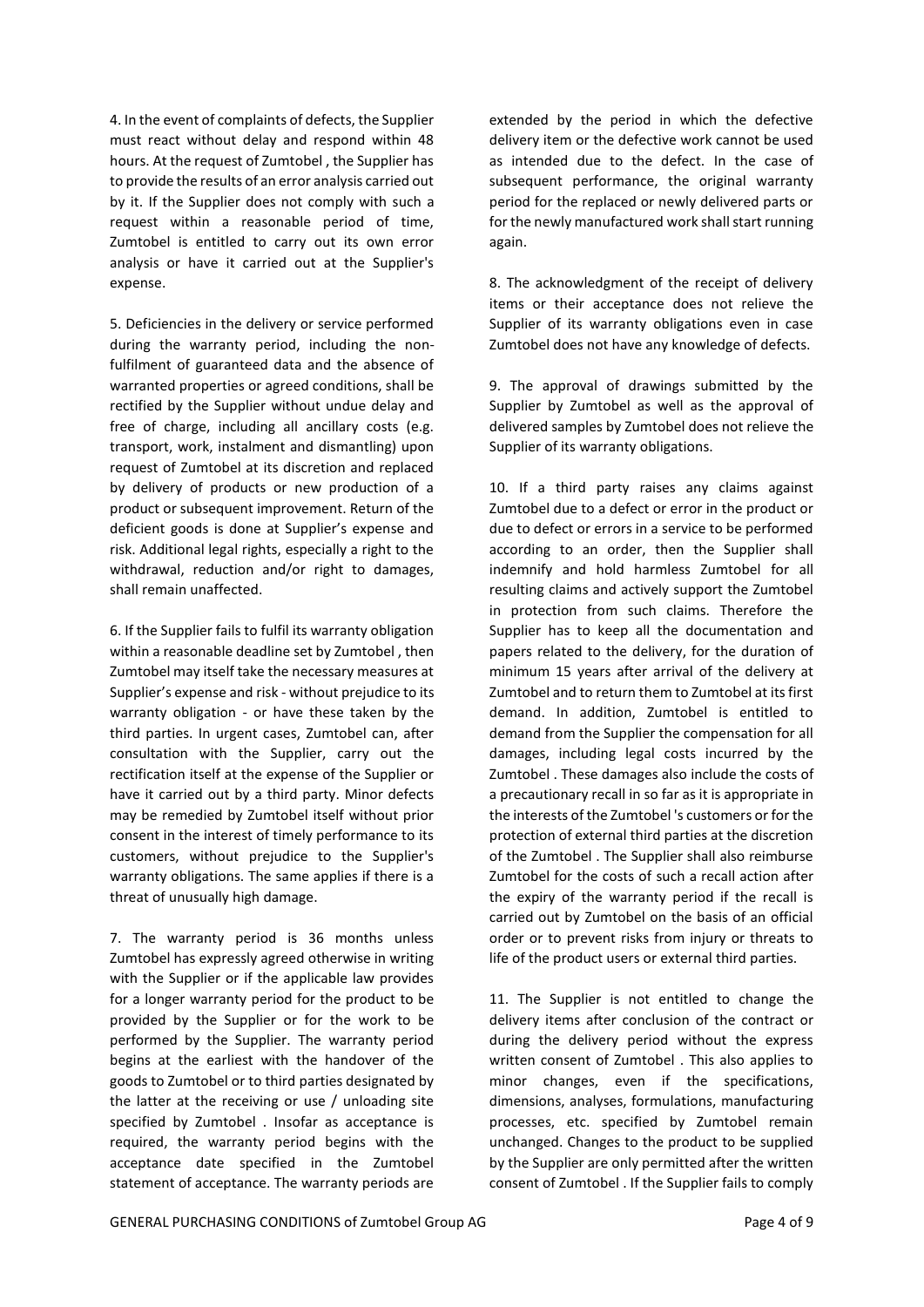with this obligation by default, it shall be liable for all costs incurred by Zumtobel or third parties, e.g. for follow-up examinations, expert reports, additional calculations, replacement deliveries, etc.

12. If the Supplier intends to make changes for future deliveries, in terms of the manufacturing processes, the composition or properties of the products, the place of manufacture, the suppliers of materials or intermediates, the procedure or means of testing the products or other changes which can be relevant for the use of delivery item by Zumtobel or its customers, the Supplier shall notify Zumtobel thereof within due time, but at least 3 months in advance in writing. 13. The Supplier undertakes to take out insure against all risks arising from product liability in an appropriate amount. The insurance cover must be provided to Zumtobel in writing upon request. This stipulation is not to be understood as limiting the liability of the Supplier.

### **VI. Use Rights; Rights of Third Parties**

1. If the delivery or service contains software, Supplier shall grant Zumtobel at least a nonexclusive, transferable and unlimited right in terms of time, content and space, unless otherwise agreed, to use the software and the associated documentation as well as to use and process updates, upgrades or other developments as well as to grant sublicenses to third parties, in particular companies affiliated with Zumtobel within the meaning of §§ 15 ff. AktG, distributors and customers (while preserving the copyrights of the Supplier).

2. If licensing fees are incurred for the contractual use of the delivery item, also in conjunction with or in cooperation with other items, the Supplier shall bear the same.

3. The Supplier guarantees that the delivery items are free from any third party rights and that no patents or other protected rights within the Federal Republic of Germany or European Union are violated by their delivery or usage in line with the order, also in conjunction with other items.

4. If intellectual property rights of third parties are violated by the delivery or performance of the Supplier, the Supplier is primarily obliged to ensure that the infringement of rights no longer exists by procuring the rights or by modifying the delivery

item or delivery of an amended delivery item insofar as it is reasonable for Zumtobel.

5. Without prejudice to the paragraph 4, the Supplier undertakes to release Zumtobel from the third party claims with regard to the breach of patents or other protected rights as well as from all the claims for incurred costs, resulting to Zumtobel therefrom. This obligation does not exist if Zumtobel , agrees with third parties without the Supplier's consent, relating to its rights, especially if it makes a settlement or if the Supplier is not guilty of the breach of protected right. The Supplier shall make all information necessary for the defence available to Zumtobel free of charge and without delay.

6. Paragraphs 2 - 5 of this section VI also apply to countries of which the Supplier was aware at the time of conclusion of the order that the delivery items would be delivered to by the Zumtobel .

### **VII. Invoices and Payments**

1. Invoicing takes place at the earliest after complete delivery of the goods, including all documents relevant to the order, or - if acceptance has to be made - after acceptance of the service, otherwise after the service is performed. Invoices are to be sent separately by letter, on request from Zumtobel alternatively in electronic form; they must not be attached to the goods.

2. Invoices must correspond in terms of their printing and order to the items in the order and indicate the respective order date as well as the respective order number, article number and delivery quantity. Invoices for services must show the number and the date of the corresponding time sheets or assembly certificates. Any additional services and deliveries are to be listed separately in the invoice with reference to the corresponding written order.

3. Unless stipulated otherwise, the payment shall be done at the discretion of Zumtobel, within 30 days, net, without any deductions or within 14 days, with 3% of discount if Zumtobel has had no complaints to the delivery/service. Zumtobel shall also be entitled to deduct cash discount in the event of a deduction or exercise of a right of retention if the statement of netting or the assertion of the right of retention is made within the discount period.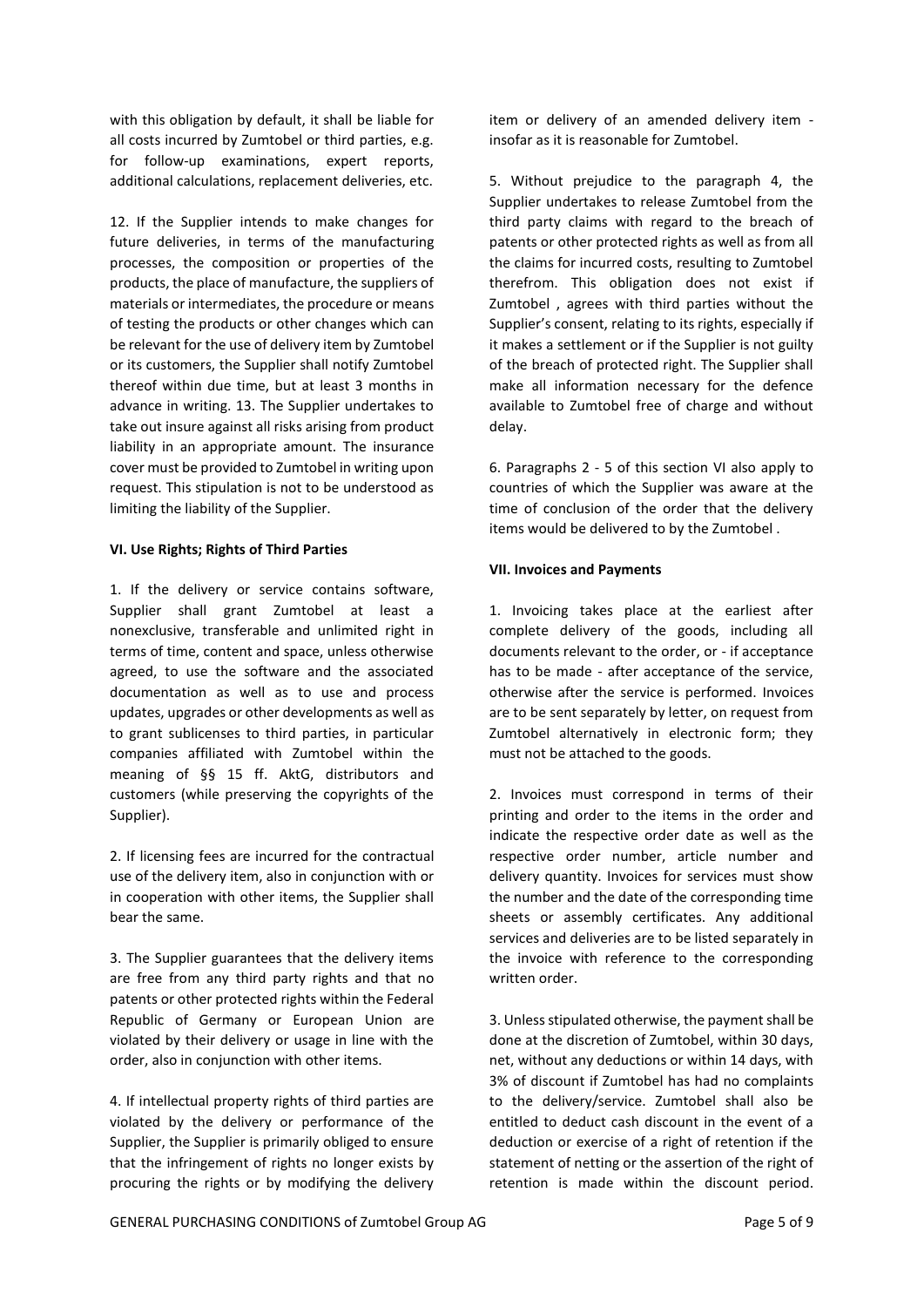Receipt of the proper invoice and all necessary documents (e.g. certificate of material testing) from Zumtobel shall apply to the expiry of the period. Delays in payment due to invoicing by the Supplier that does not comply with the requirements of this Section VII, shall be borne by the Supplier; Also in this case, Zumtobel is entitled to a cash discount.

4. Even if Zumtobel has been aware at the time of payment that the goods delivered or the work performed are defective, the settlement of the invoice shall not be deemed a waiver of claims by Zumtobel due to the defectiveness of the goods or service performance.

5. Zumtobel is also entitled to offset claims of the Supplier against claims of affiliated companies. The Supplier can only set off its own claims if and insofar as its counterclaims have been legally established, are undisputed or recognized by the Zumtobel . It is only authorized to exercise a right of retention to the extent that its counterclaim is based on the same contractual relationship and that it is due.

6. In the event of late payment, Zumtobel owes default interest of 5 percentage points above the base interest rate. Further claims are excluded.

7. The Supplier is not entitled to assign its receivables against Zumtobel to third parties or have them collected by third parties without the prior written consent of Zumtobel , which will not unreasonably withheld it. If the Supplier for its part receives deliveries with extended retention of title, the consent in the sense of the preceding sentence shall be deemed granted. If the Supplier assigns its receivables to a third party contrary to sentence 1 without the consent of Zumtobel , the assignment is nonetheless valid. However, Zumtobel may, at its discretion, make payments to the Supplier or the third party with relieving effect.

8. In case of advance payments, Zumtobel is authorized to request appropriate collaterals.

## **VIII. Supplied Goods; Handover of Tools and Other Production Means**

1. Goods supplied by Zumtobel to Supplier must be inspected by Supplier immediately after handover and, in case of any defects Supplier shall inform Zumtobel without undue delay. If such a defect is detected later, then it is necessary to report it immediately after it has been detected. If the Supplier fails to meet these obligations, then it undertakes to reimburse Zumtobel for all resulting damages (e.g. for a loss of warranty right in relation to the Zumtobel's supplier). In addition, in the event of a breach of the aforementioned inspection and complaint obligations, the Supplier shall be liable to Zumtobel for errors in the product delivered by it to Zumtobel , even if these defects are attributable to defects in the goods provided by Zumtobel.

2. The Supplier shall mark the goods provided by Zumtobel as the property of Zumtobel and keep them separately from other products, so that the goods provided by Zumtobel as such can be identified without any doubt during the whole storage time, and if technically possible and doable for the Supplier, also during manufacturing. The Supplier also warrants to Zumtobel for the loss or damage of provided objects. Supplier shall insure the goods provided by Zumtobel at least at the market value against fire, water, theft and similar damages at its own expense. Zumtobel must be informed immediately of any legal or actual impairment of items provided by Zumtobel.

3. Materials provided by Zumtobel shall be processed on its behalf and remain the property of Zumtobel also in the manufacturing stage. It is understood that Zumtobel becomes co-owner of the products manufactured from provided materials or parts of the produced products in proportion to the value of the supplies and the value of the whole product. The same applies if the property of Zumtobel is destroyed by mixing or merging.

4. Tools and other production means which are assigned to Supplier by Zumtobel for the production of goods to be delivered to Zumtobel, remain in their possession. If the Supplier produces or purchases such tools or other production means necessary for production of parts which are to be delivered to Zumtobel totally or partially at its own expense, then, they shall become the property of Zumtobel after payment. In this regard, it is stipulated that the Supplier should possess the tools and production means as a lender to Zumtobel . In this case the Supplier is not entitled to retain them. Tools and production means which are the property of Zumtobel , are to be marked appropriately and legibly, as Zumtobel property. The Supplier has to insure them at its own cost, at new value, against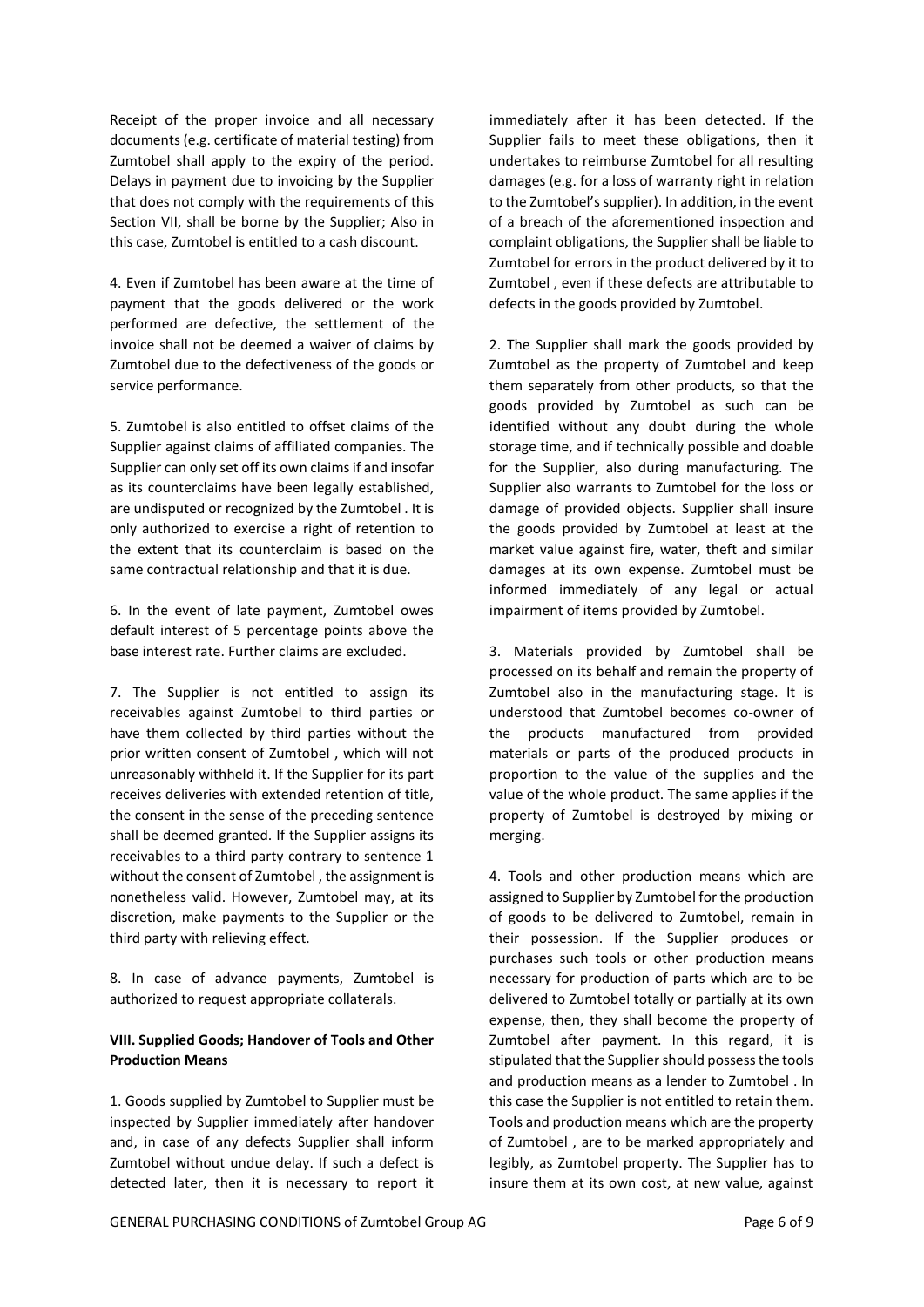fire, water, theft and similar damage. Supplier assigns all rights to any payments from this insurance to Zumtobel and Zumtobel accepts hereby such an assignment. Zumtobel shall be informed without delay, about all legal or actual obstacles related to tools or other production means of Zumtobel.

5. The Supplier is obliged to use the tools and other means of production specified in Section VIII (4) exclusively for the production of goods ordered by Zumtobel . They may only be disposed of or made accessible to third parties with the prior written consent of the Zumtobel.

6. The Supplier undertakes to handle and store the tools and other means of production specified in Section VIII (4) with care. The care and maintenance of these tools and other manufacturing equipment is based on the respective agreements between the parties.

7. In case Zumtobel suffers any damage as a result of a breach of the above obligations in paragraphs 2 to 6 of this section VIII by the Supplier, the Supplier is obliged to compensate it, except in cases when it is not responsible for the breach of the obligation.

## **IX. Drawings/Documents, Intellectual Property Rights**

1. All documents, drawings, samples, etc. provided to the Supplier for the purpose of making an offer or manufacturing the goods or providing the services to Zumtobel shall remain the property of Zumtobel ; the copyright and all other existing intellectual property rights of Zumtobel are reserved. The Supplier is not entitled to use any information contained therein ideas or other Know-How for other purposes than preparation of an offer or fulfilment of the agreement for Zumtobel , and especially it is prohibited to offer, based on this information, the products produced for Zumtobel , to any third party. The latter shall only apply if the Supplier's information, ideas or other know-how were known to the Supplier prior to receipt from the Zumtobel or in case it legitimately received them later by other means. The documents, drawings, samples, must be returned upon the request of Zumtobel – even if it does not come to an order or after completion of an order, and unrequested – and handed over without delay including all copies and reproductions to Zumtobel.

A right of retention does not apply to the Supplier. Sentences 1 and 2 shall apply mutatis mutandis to the drawings and other documents prepared by the Supplier in accordance with special information provided by Zumtobel .

2. The Supplier shall treat the business documents referred to in subsection (1) as well as all other information received in connection with the order or execution of the order, even after the end of the order, as the trade secret, i.e. as confidential. They may only be disclosed to third parties with the prior written consent of the Zumtobel . Within its own company, the Supplier must limit the disclosure of confidential information to such employees and to such an extent as is necessary to fulfil the agreed delivery or service and the respective task of the employee in this context. The Supplier undertakes to oblige all employees to whom it conveys confidential information to the same extent of confidentiality. Documents and information received by the Zumtobel in connection with the order or execution of the order from the Supplier will be treated as a trade secret by the Zumtobel insofar as the Zumtobel is expressly informed of the need for confidentiality. The confidentiality undertaking shall cease to exist insofar as the contents of the documents are known to the public or are later publicly known - without this being due to a breach of duty by the party obliged to maintain secrecy.

3. The Supplier must provide Zumtobel with all necessary drawings and documents necessary for clarification of the technical details of the delivery item or service. However, such clarification or other involvement of Zumtobel in the design work does not relieve the Supplier of its sole responsibility for the product or service and any resulting warranty and other obligations.

4. The Supplier undertakes to timely and without additional request, provide all drawings and documents required by Zumtobel or its customers for the installation, operation, maintenance, repair of the delivery item, at the latest on delivery and in English language ( unless another language is explicitly agreed upon) free of charge.

5. If Zumtobel suffers any damage due to a breach of the above obligations of this section IX, the Supplier is obliged to compensate the damage,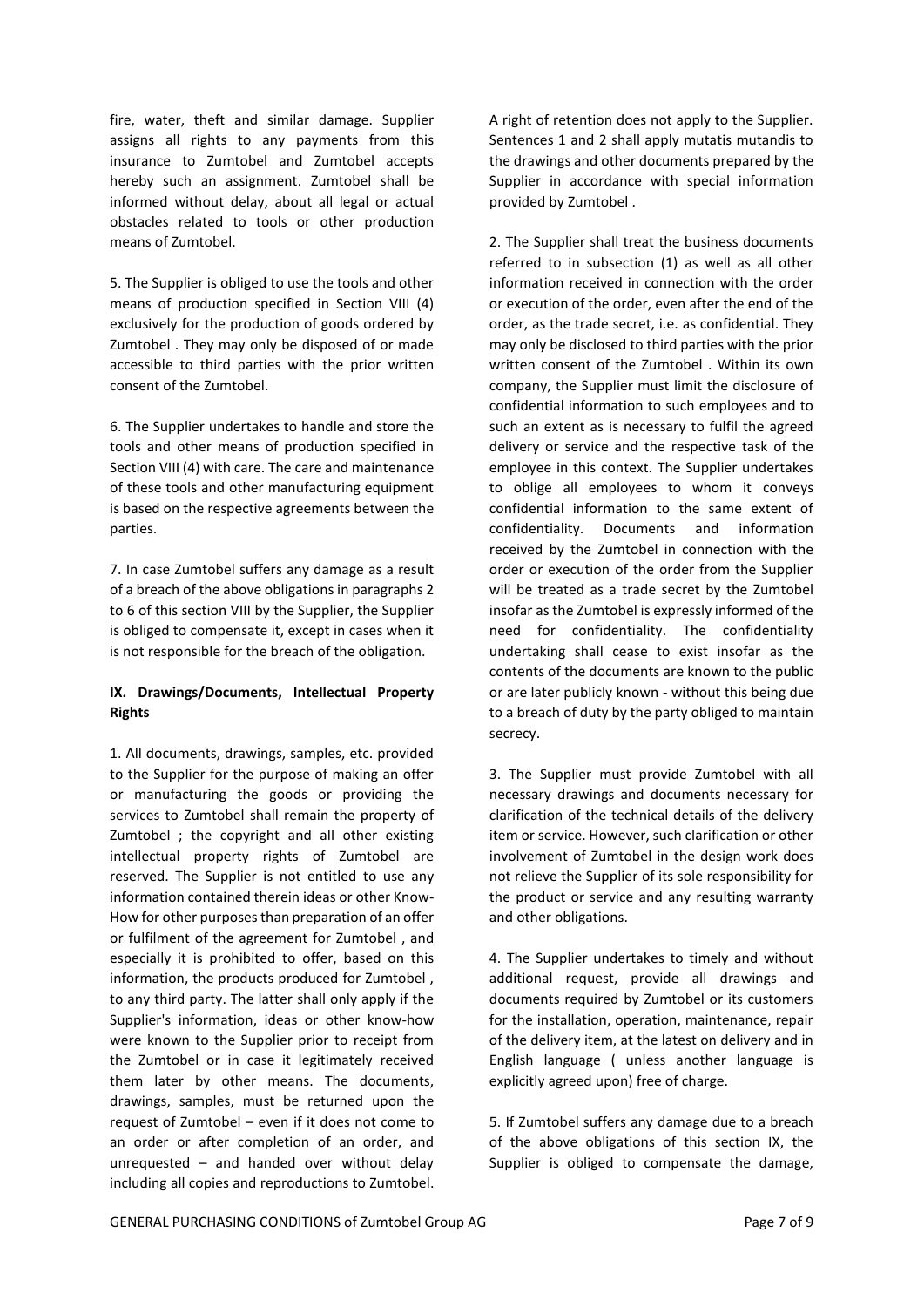except in case when the Supplier is not responsible for the breach of obligation.

### **X. Delivery Assurance**

1. If the delivery items are goods specially developed for Zumtobel , in particular if Zumtobel has participated directly or indirectly in the costs for development and / or production equipment, the Supplier undertakes to supply the delivery items to the Zumtobel in line with their requirements and accepts orders from Zumtobel as long as Zumtobel needs the delivery items. The anticipated delivery volume for Zumtobel in line with customer demand forecasts will be announced to the Supplier in good time. However, there is no claim of the Supplier for receiving orders from Zumtobel of certain quantities, unless the parties have expressly agreed otherwise in writing.

2. If the Supplier plans to discontinue the production of products that Zumtobel have been buying over the recent years, it will notify Zumtobel in writing thereof without delay and if the Supplier cannot offer other possibilities to Zumtobel that are feasible for Zumtobel , 12 months prior to cessation of production, it has to offer provide the possibility of last orders. 3. The Supplier undertakes to ensure delivery of the necessary spare parts up to the expiry of 15 years after delivery of the relevant item - even after the serial production of the delivery item has ended. If it becomes apparent to the Supplier within this period that this will no longer be possible, then it will announce immediately to the Zumtobel the end of the supply option and, if the Supplier cannot offer the Zumtobel another possibility of purchase, which is reasonable for Zumtobel , then 12 months before production ceases it can provide Zumtobel with the opportunity of last orders.

### **XI. Quality Assurance and Control**

1. The Supplier shall have a certified quality management system, at least ISO-9001 according to its type and scope, in line with the latest technical knowledge and it must be able to prove this to Zumtobel upon its request. The Supplier must regularly keep records of the quality inspections carried out by it and make them available to Zumtobel at short notice on request. In addition, the Supplier undertakes to comply with the quality assurance agreement of Zumtobel.

2. If the delivery item is subject to the provision of a special quality control as part of the acceptance, the costs for personnel shall be borne by Zumtobel , the material ones shall be borne the Supplier, unless otherwise agreed.

3. If an additional quality control is necessary as a result of defects detected, the costs for personnel shall also be borne by the Supplier. The same applies if the delivery item is not presented to the quality representative at the time specified in paragraph 2.

4. After prior agreement with the Supplier, Zumtobel is entitled, unless otherwise agreed, to carry out, at its own expense, the quality audits at the Supplier's premises.

# **XII. Proof of Origin, Sales Tax and Export Restrictions**

1. The Supplier shall provide Zumtobel , at its own expense, with all necessary proof of origin and all necessary information in signed form at the latest upon delivery. The same applies to sales tax proof required in individual cases for deliveries abroad and domestic ones.

2. The Supplier must immediately inform Zumtobel if a delivery is wholly or partially subject to export restrictions in accordance with German or other applicable law. If it is necessary to obtain an export license for delivery to Zumtobel , the Supplier is responsible to obtain it.

## **XIII. General Provisions**

1. All changes and / or amendments to the respective order and these General Terms and Conditions of Procurement must be in writing. This also applies to deviations from the written form requirement itself.

2. If these General Terms and Conditions of Procurement for goods and services stipulate that declarations or notifications must be made in writing, the written form shall also be complied with by the use of the text form, i. by fax or e-mail.

3. If the Supplier is not able to meet its due liabilities on time, if it ceases its payments or the insolvency proceedings (including the preliminary insolvency proceedings) are established on the assets of the